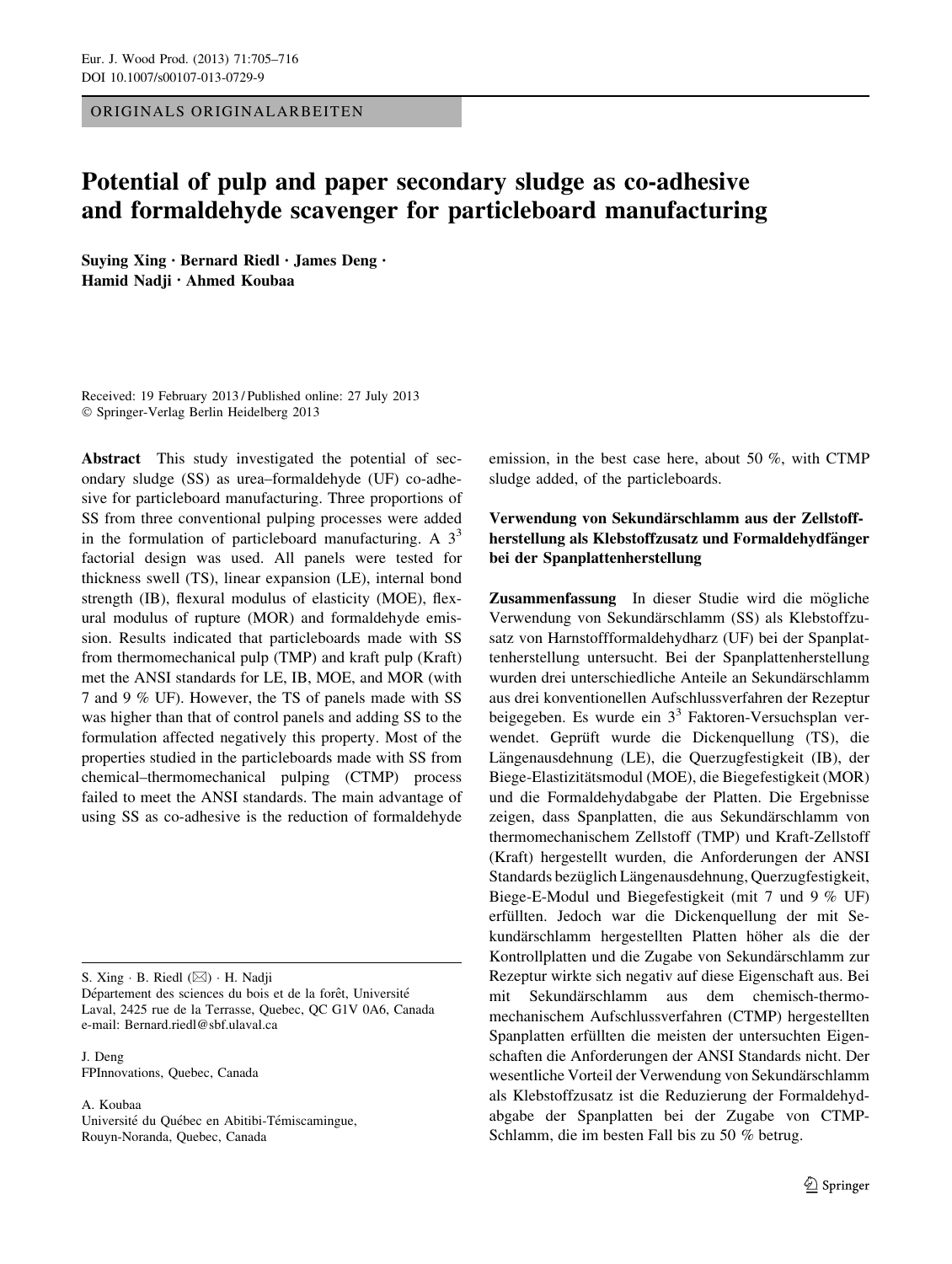#### 1 Introduction

Wastewater treatment processes in pulp and paper mills generate large amounts of solid residues known as pulp and paper sludge. Sludge production accounted for about 4.8 % of mill production in 2006 (MDDEP [2009](#page-10-0)). The water treatment process typically includes primary treatment followed by secondary treatment (Smook [2002](#page-11-0)). Primary treatment removes suspended solids from wastes. The solid residue obtained after thickening is called primary sludge (PS). Waste waters from primary treatment go to secondary treatment, also called biological treatment, and the solid residue obtained after thickening is called secondary sludge (SS). The main organic components of SS are microbial extracellular polymeric substances (EPS), non-biodegraded materials, and microbial cells (Bitton [2005\)](#page-10-0).

Currently, the most common sludge disposal methods are landfilling, incineration for power production, and land application for soil amendment (Mahmood and Elliott [2006;](#page-10-0) Smook [2002\)](#page-11-0). However, current disposal alternatives suffer from shrinking space, public opposition, stricter regulatory pressures, and above all, poor economics (Mahmood and Elliott [2006](#page-10-0); Smook [2002](#page-11-0)). Recent studies showed that sludge could be used for medium density fiberboard (MDF) and particleboard manufacturing with and without resins (Davis et al. [2003](#page-10-0); Geng et al. [2006](#page-10-0); Geng and Zhang [2007;](#page-10-0) Migneault et al. [2010](#page-11-0), [2011b](#page-11-0); Pervaiz and Sain [2011;](#page-11-0) Taramian et al. [2007\)](#page-11-0). The use of sludge was beneficial for improving the internal bond strength mainly due to the bonding potential of SS.

Migneault et al. [\(2011b](#page-11-0)) reported that replacing a proportion of the UF resin by SS in MDF led to a reduction in formaldehyde emissions by up to 68 % over control panels without compromising the internal bond strength. Thus, in addition to improving adhesion or reducing resin content, adding SS in the fiberboard manufacturing might have beneficial environmental effects and important practical implications: SS could be applied as a HCHO scavenger for UF-bonded fiberboards. However, this study warned that although SS has significant bonding properties, more effort is needed to use it as a co-binder with synthetic resins due to several matters including its higher pH and lower buffering capacity compared to wood fibers. In addition, the resin gel time is considerably reduced when SS is added.

In recent years, interest in bio-based adhesives has increased due to increasingly stringent government regulations in the use of synthetic adhesives. Bio-based adhesives are derived from natural materials such as proteins, carbohydrates and lignin (Pizzi [2006;](#page-11-0) Rowell [2005\)](#page-11-0). Secondary sludge from paper mill contains some of these substances, and already showed good bonding ability (Geng et al. [2007;](#page-10-0) Zerhouni et al. [2012\)](#page-11-0) Considering the bonding ability of SS, and the substantial amount of resin used by the wood composites industry, the use of SS as coadhesive with urea–formaldehyde resin (UF) is an interesting option to recycle this residue in particleboard manufacturing.

Urea–formaldehyde (UF) is the main adhesive used in particleboard manufacturing. Its advantages include low cost, ease of use under a wide variety of curing conditions, low cure temperatures, water solubility and lack of color. The major disadvantage associated with UF as compared to other thermosetting wood adhesives is the lack of resistance to moist conditions, especially in combination with heat. These conditions lead to a reversal of the bondforming reactions and the release of formaldehyde. For this reason, UF resins are usually used for the manufacture of products intended for interior use only. However, even when used for interior purposes, the slow release of formaldehyde (a suspected carcinogen) from products bonded with UF adhesives is a major concern.

In a previous manuscript (Xing et al. [2012](#page-11-0)), data on the physical and mechanical properties of panels made with TMP and Kraft SS sludges were reported. The same data, along with additional data on CTMP SS sludge, is used also in this study for statistical data analysis purposes, along with other data on chemical compositions of sludges and on formaldehyde emissions of panels. Thus, the main objective of this study was to examine the potential of SS from three pulping processes as co-adhesive in particleboard manufacturing. Specific objectives were: (1) to characterize the chemical properties of SS from three pulping processes, (2) to evaluate the impacts of UF content and SS proportion from three different pulping processes on selected physical and mechanical properties of particleboards, (3) to investigate the potential of SS as coadhesive to reduce formaldehyde (HCHO) emissions.

## 2 Materials and methods

#### 2.1 Secondary sludge collection, drying and grinding

Thermomechanical pulp (TMP) SS was collected from the Stadacona White Birch Pulp and Paper Mill in Québec City (Quebec, Canada). Kraft pulp (Kraft) SS was collected from the SFK Pulp Fund Commercial Pulp Mill in Saint-Félicien (Quebec, Canada). Chemical–thermomechanical pulp (CTMP) SS was collected from Tembec Matane Inc. (Matane, Canada). Samples were refrigerated at  $4^{\circ}C$ , squeezed and dried at 60  $\degree$ C for 1 week to avoid protein deterioration. The dried SS samples were ground in a roller mill. The milled material was further screened with a 30 mesh sieve  $(600 \mu m)$  and the fraction was collected. The collected material was used to manufacture the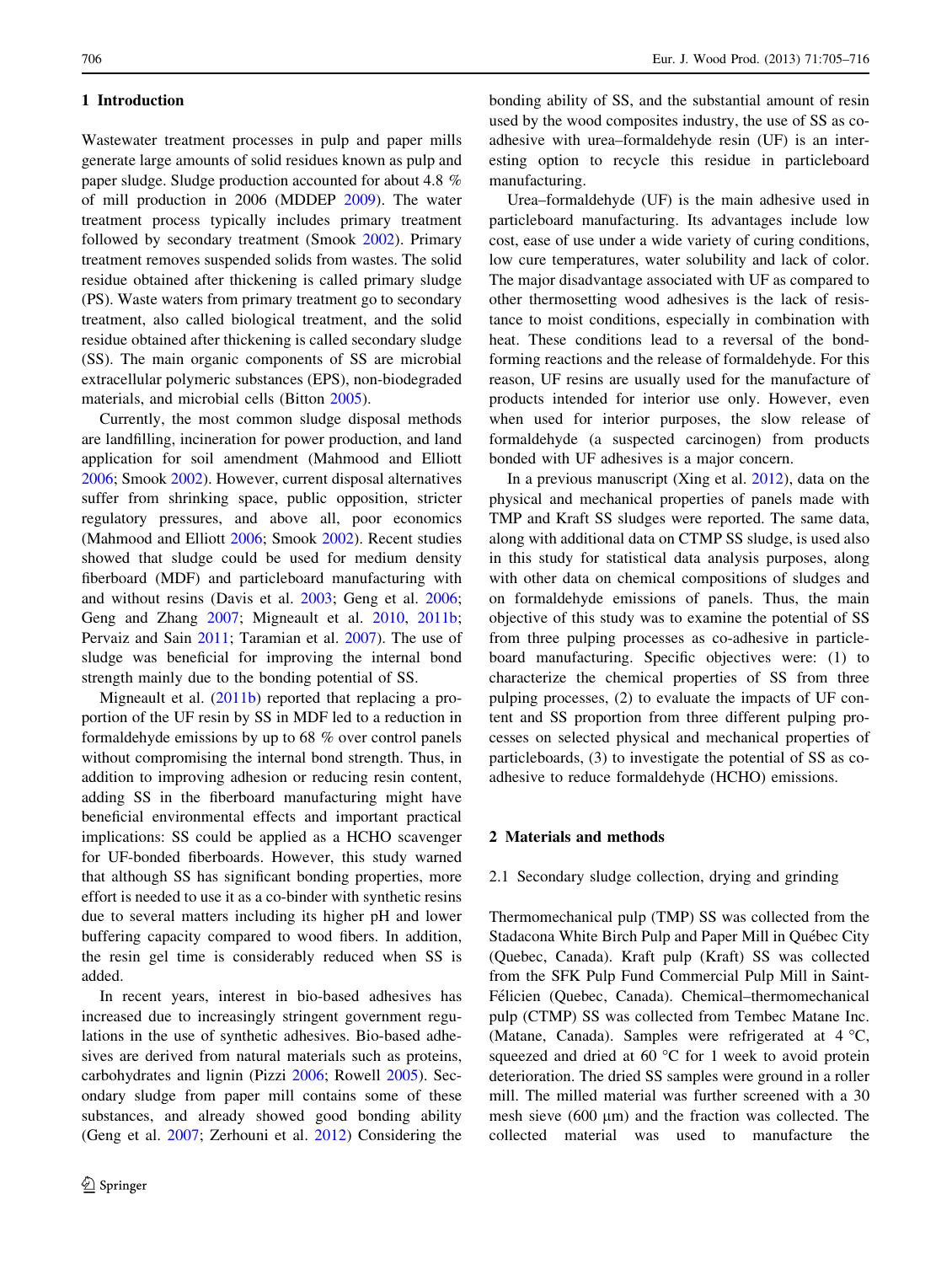<span id="page-2-0"></span>particleboard. A small part of this collected material was screened again. The fraction between 40 mesh sieve and 60 mesh sieve was placed in airtight container to stabilize the moisture content and then used for chemical analysis. The adhesive used was UF (UL 232, Arclin Canada, Sainte-Thérèse, Quebec, Canada).

#### 2.2 Secondary sludge and particle characterization

The chemical composition of secondary sludge from three pulping processes is presented in Table 1. Ash content was determined by combustion in a muffle furnace at 525  $^{\circ}$ C according to TAPPI-211 om-93 (Tappi standard [1993a](#page-11-0)). Total extractive content was determined by successive extractions with an organic solvent mixture (ethanol/toluene) followed by hot water extraction according to TAPPI T 204 cm-97 (Tappi standard [1997\)](#page-11-0) and T 207 om-93 (Tappi standard [1993b\)](#page-11-0). Cellulose content was determined by Kürschner and Hoffer's nitric acid method. Pentosan content was obtained according to TAPPI T 223-84 (Tappi standard [1984\)](#page-11-0). Total lignin content was determined by the Klason method according to TAPPI T 222 om-98 (Tappi standard [1998](#page-11-0), acid-insoluble lignin) and by absorption spectroscopy at 205 nm according to TAPPI useful method um-250 (Tappi useful method [1985](#page-11-0), acid-soluble lignin). Nitrogen content was determined using a Perkin Elmer (Waltham, MA) 2410 Series II nitrogen analyzer. Three repetitions were conducted for chemical analysis. Because the CTMP SS contains high soluble inorganic materials and high protein, inorganics contribute to an overestimation of Klason lignin and holocellulose, for samples with high protein content, a fraction of the protein also contaminates the Klason lignin and the holocellulose. Then cellulose content and lignin content had to be corrected according to the new analytical method (Rabemanolontsoa et al. [2011\)](#page-11-0).

It is worthy to note that the methods used to determine sludge chemical properties are designed for wood chemical analysis and might not be appropriate for sludge. In the absence of specific standard methods for sludge chemical analysis, the use of the wood standard methods is a reasonable compromise as suggested in previous reports (Migneault et al. [2010,](#page-11-0) [2011a,](#page-11-0) [b](#page-11-0); Pervaiz and Sain [2011\)](#page-11-0).

Buffering capacity and pH were measured according to the method proposed by Johns and Niazi ([1980\)](#page-10-0) with some modifications due to the SS being different from wood. An aqueous extract was prepared by refluxing 25 g of dry furnish in 250 mL distilled water for 20 min. Extract solution was then filtered through centrifugation, since the SS contains a large amount of soluble materials and filter paper was rapidly clogged. Extraction solution was cooled at room temperature before titrating. Two extract solutions were prepared for each furnish type. The extract (50 mL) was titrated to a pH of 3 using  $0.25 \text{-N H}_2\text{SO}_4$  solution for alkaline buffering capacity or to a pH of 8 using 0.25-N NaOH solution for acid buffering capacity. Two titrations were conducted for each titration solution. Thus, the initial pH value for each sample is the average of eight measurements, while each buffering capacity value (mmol/ 100 g oven dried sample) is the mean of four measurements.

#### 2.3 Particleboard manufacturing

The particleboards were manufactured in the Centre de Recherche sur le Bois (CRB, université Laval, Québec, Canada). The wood particles used [a mixture of spruce (Picea), fir (Abies), and pine (Pinus)] were obtained from TAFISA, a particleboard mill in Lac-Mégantic, Québec, Canada. The size of particles ranged from 1 to 5 mm and the moisture content ranged from 2 to 4 %.

Particleboards were processed according to a  $3<sup>3</sup>$  factorial design, where the factors were the content of UF resin (5, 7, and 9 % dry weight of resin per dry weight of wood particles), the types of secondary sludge (SS: TMP, CTMP, and Kraft) and SS content (75, 100, and 125 % dry weight of SS per dry weight of resin). Three particleboard panels were made for each experimental condition (three repetitions). Three control panels were also made for each UF's content. A total of 90 panels were produced. The panels target density was  $750 \text{ kg/m}^3$ , pressing temperature was 210  $\degree$ C, and pressing cycle was 6.0 min (including closing and opening time). The pressing schedule was optimized to

Table 1 Chemical composition of secondary sludge (SS) from the three pulping processes Tab. 1 Chemische Zusammensetzung des Sekundärschlamms (SS) der drei Aufschlussverfahren

| Pulping process              | Ash $(\%)$ | Extractives $(\% )$ | Cellulose $(\%)$ | Lignin $(\%)$ | Pentosan $(\% )$ | Nitrogen $(\%)$ |
|------------------------------|------------|---------------------|------------------|---------------|------------------|-----------------|
| TMP <sup>a</sup> (Stadacona) | 12.0(0.1)  | 21.5(0.6)           | 19.7(0.2)        | 50.2(0.5)     | 3.0(0.1)         | 7.7(0.0)        |
| CTMP (Tembec)                | 31.2(0.0)  | 43.1(2.1)           | 8.9(0.1)         | 23.2(0.2)     | 2.2(0.0)         | 4.7(0.1)        |
| Kraft <sup>a</sup> (SFK)     | 41.3(1.4)  | 7.9(0.0)            | 18.9(0.4)        | 36.4(1.0)     | 3.4(0.0)         | 1.3(0.0)        |

The numbers in parentheses are standard deviation values

Data for TMP<sup>a</sup> and Kraft<sup>a</sup> came from Migneault et al. [\(2011a,](#page-11-0) [b](#page-11-0))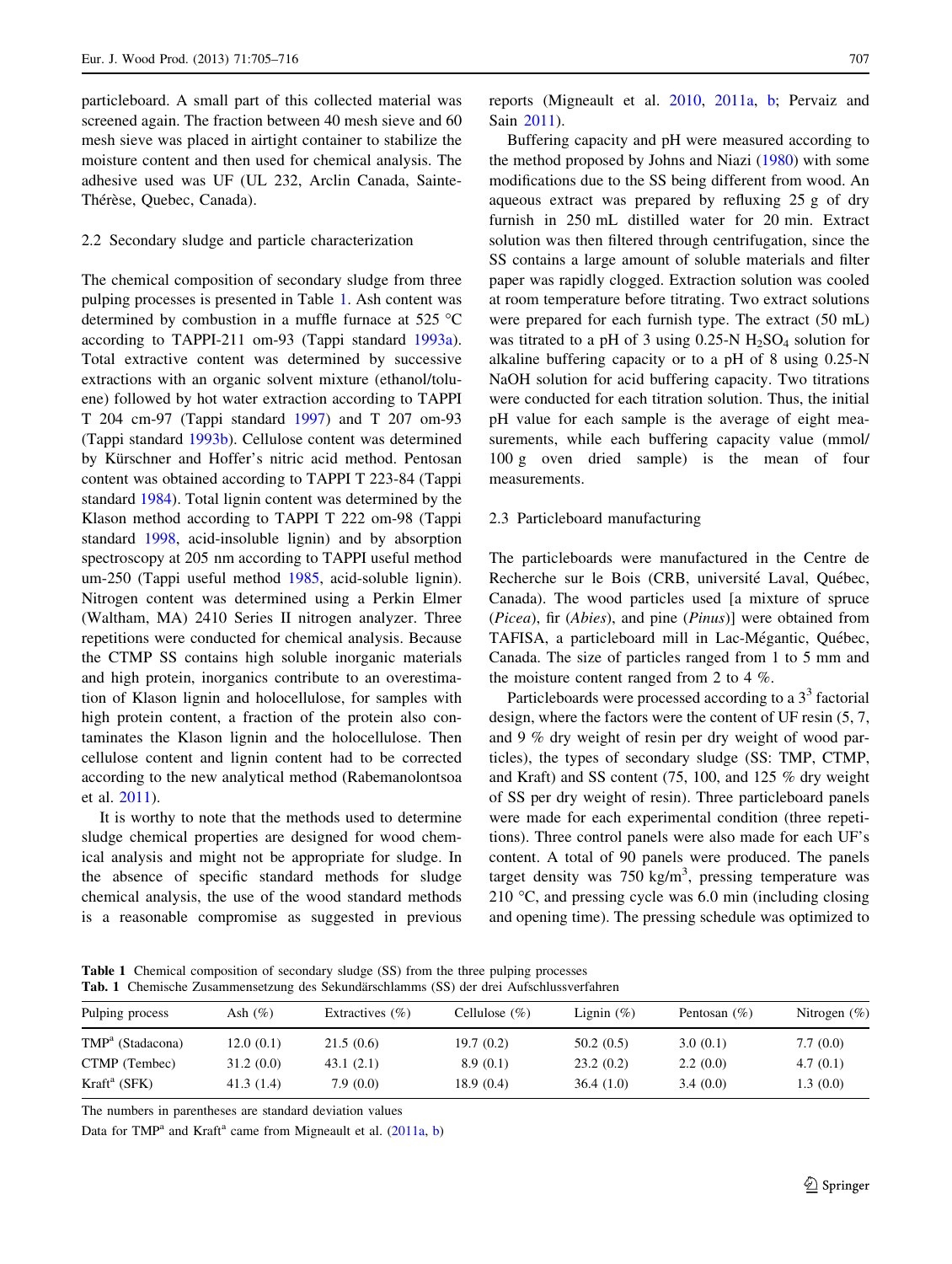

Fig. 1 Examples of density profiles of particleboards made from SPF particles with 7 % UF and 100 % SS as co-adhesive from three pulping processes (each curve is an average for eight samples from the same panel)

Abb. 1 Dichteprofile von Spanplatten, die aus SPF-Spänen und 7 % UF und 100 % SS von drei Ausschlussverfahren als Klebstoffzusatz hergestellt wurden (jede Kurve entspricht dem Mittelwert von 8 Prüfkörpern derselben Platte)

obtain similar density profiles for all panels (Fig. 1). The target thickness was 11 mm. For different UF contents, 0.5 % dry weight of emulsion wax (EW58A, Hexion Canada, Québec, Canada) per dry weight of particles and 0.20 % dry weight of ammonium chloride (as a catalyst) per dry weight of resin were mixed and diluted to the appropriate consistency to reduce viscosity. First, dry SS was added to the particles in a conventional rotary drum blender mounted with a spray nozzle. Then, the mixture of UF resin, water, wax, and ammonium chloride was added to the blender through the spray nozzle. Total furnish MC was 12 %. Mats were hand-formed in a  $500 \times 600$  mm mold and pressed in a Dieffenbacher hydraulic press with a  $1,000 \times 1,000$  mm plate. This two-step procedure was adopted since preliminary tests showed that it is not possible to mix UF and SS prior to particle resination, since immediate reaction between the two resulted in resin blend coagulation (Xing et al. [2012](#page-11-0)). Hence the UF–SS reaction anticipated in this case may take place in situ during pressing.

## 2.4 Panel testing

All panels were conditioned at  $20 \pm 3$  °C and 65 % relative humidity (RH) until equilibrium moisture content was reached. The panels were cut to extract test samples according to the drawing shown in Fig. 2. The internal bond (IB), flexural modulus of rupture (MOR) and modulus of elasticity (MOE), thickness swelling (TS), and linear



Fig. 2 Drawing for the panel cutting for test samples extraction: 1 four  $314 \times 75$  mm specimens for bending tests, 2 eight  $50 \times 50$  mm specimens for the internal bond and density profile, 3 two  $150 \times 75$  mm specimens for Janka hardness and formaldehyde emission, 4 two 150  $\times$  150 mm specimens for the thickness swelling and formaldehyde emission, 5 two  $150 \times 75$  mm specimens for the linear expansion, 6 thermocouple trace avoided in specimen sampling

Abb. 2 Schnittplan zur Herstellung der Prüfkörper: 1 Vier  $314 \times 75$  mm Prüfkörper für die Biegeprüfung, 2 Acht  $50 \times 50$  mm Prüfkörper für die Querzugfestigkeit und das Dichteprofil, 3 Zwei 150  $\times$  75 mm Prüfkörper für die Janka Härte und die Formaldehydabgabe, 4 Zwei 150 × 150 mm Prüfkörper für die Dickenquellung und die Formaldehydabgabe, 5 Zwei  $150 \times 75$  mm Prüfkörper für die Längenausdehnung, 6 Bei der Probenahme wurde sichergestellt, dass Bohrungen für die Thermoelemente ausgeschlossen wurden

expansion (LE) were measured according to ASTM D 1037-2006a (ASTM D 1037 [2006](#page-10-0)) methods and were compared with the ANSI A 208.1-2009 standard (ANSI [2009](#page-10-0)). The formaldehyde emission level was measured by means of the desiccator method according to ASTM D 5582-00 ([2000\)](#page-10-0) with the following modifications: two samples of  $75 \times 150$  mm and two samples of  $150 \times 150$  mm were implemented and no wax was applied to sample edges. Density profiles of each IB specimen after sanding were measured with a QMS density profile system, version 1.25.

#### 2.5 Statistical data analysis

A statistical data analysis was performed by means of a SAS package version 9.2 (SAS Institute [2007\)](#page-11-0). A factorial analysis of variance was used to evaluate the effects of Uf proportion (UFP), SS source (SSS) and SS proportion (SSP) within Uf resin. All factors were considered fixed. The effects of the studied factors on the panels' physical and mechanical properties were tested at 95 % confidence level using a mixed procedure (SAS Institute [2007](#page-11-0)). Means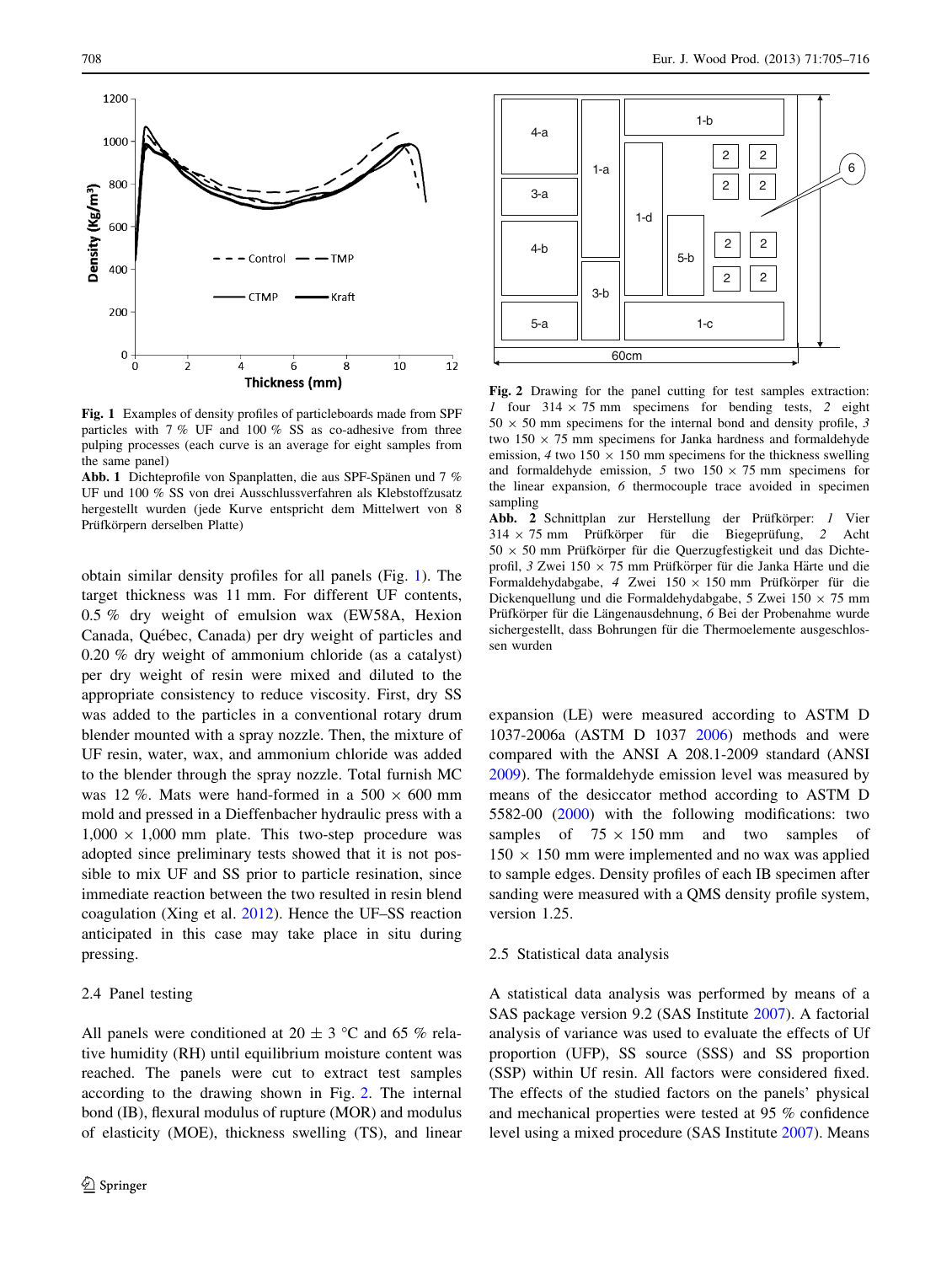<span id="page-4-0"></span>were compared using the Waller–Duncan multiple comparison test.

During the hot pressing, the interaction among heat, moisture and pressure gives rise to a non-uniform deformation of the wood particle mat, which results in an uneven density distribution across the thickness of the board. Typically, this density profile resembles a 'U-shape', with the peak density near the board surfaces, and the lowest density in the core region (Wong et al. [1999\)](#page-11-0). The presence of this vertical density gradient has been reported to result in higher bending strength, but lower internal bond and interlaminar shear (Kelly [1977](#page-10-0)). So in order to remove the variation in panel physical and, especially, mechanical properties caused by sample density variations and the presence of vertical density gradient in individual sample, all properties were adjusted according to Eqs. (1) and (2):

Adjusted physical property  $=$  measured property target density  $\times$  average density (1)

Adjusted mechanical property

$$
= \frac{\text{measured property}}{\text{average density}} \times \text{target density} \tag{2}
$$

where the target density was  $750 \text{ kg/m}^3$ .

The average density is the sample density. For IB, the average density represents the sample core density obtained from X-ray density profiles. Since the density of broken (core) layer strongly affects the IB, the tested IB should be adjusted to the same core density level before statistical analysis (Xing et al. [2006](#page-11-0)).

## 3 Results and discussion

#### 3.1 Secondary sludge properties

The chemical composition of SS from the three mills is presented in Table [1](#page-2-0). Results indicate high differences in all chemical properties of SS from the three different pulping processes. These differences are due to several factors including the chemical products used for pulping, bleaching, and other operations in each process. Differences in primary and secondary treatments of sludge also can affect the chemical composition of the SS. Ash in SS comes from non-woody materials rejected in wastewaters at any stage of pulp and paper processing, such as dirt from chips cleaning, papermaking chemicals, papermaking fillers, or rejected inert solids (Ochoa de Alda [2008](#page-11-0); Smook [2002](#page-11-0)). The ash content was highest in the Kraft SS followed by the CTMP and TMP SS, respectively. The Kraft process uses high quantities of chemicals for pulping which explains in part its highest ash content in the SS. In the CTMP process, chemicals are used but to a much lesser extent than the Kraft process explaining the lower ash content in its SS. The TMP SS sludge has the lowest ash content due to the fact that no chemicals are used in the pulping process.

The Kraft SS has the lowest extractive content compared to TMP and CTMP SS (Table [1\)](#page-2-0). The extractive content was surprisingly high in the CTMP SS. The lignin content was also relatively high in SS, particularly in TMP SS. This could be explained by the fact that lignin is found not only in fiber cell walls but also in other chemical by-products such as polyphenols (Migneault et al. [2010](#page-11-0), [2011a](#page-11-0), [b](#page-11-0); Zerhouni et al. [2012\)](#page-11-0). Lignin contents may also have been interfered with by phenol-like molecules not found in wood, resulting in a total material slightly higher than 100 % (Table [1\)](#page-2-0).

Carbohydrates content is low in SS. This result is in agreement with previous reports (Geng et al. [2007;](#page-10-0) Pervaiz and Sain [2011](#page-11-0); Smook [2002;](#page-11-0) Zerhouni et al. [2012](#page-11-0)) and is due to the fact that SS contains few wood fibers. SS has high nitrogen content, inferring the presence of proteins. Protein-rich SS is expected to reduce HCHO emissions, because protein molecules contain many functional groups that may react with HCHO, such as amines and amides (Dutkiewicz [1984](#page-10-0); Lorenz et al. [1999;](#page-10-0) Wescott et al. [2006](#page-11-0)). Protein-rich SS is also expected to have a positive effect on IB strength, as shown by the use of proteins in wood adhesive formulations (Pizzi and Mittal [2003](#page-11-0); Rowell [2005](#page-11-0)) due to its higher nitrogen content.

Buffering capacity and pH of the SS and particles used in panel formulations are presented in Table 2. Acidity from the furnish is required for UF resin to polymerize and build a strong cross-linked network (Rowell [2005\)](#page-11-0). A pH of about 4–5 or lower is recommended to obtain a reasonable pressing time (Maloney [1993;](#page-10-0) Rowell [2005](#page-11-0)). The

Table 2 Buffering capacity and pH of SS and wood particles

Tab. 2 Pufferkapazität und pH-Wert des Sekundärschlamms und der Holzspäne

|                                                            | Wood particles | <b>TMP SS</b> | <b>CTMP SS</b> | Kraft SS |
|------------------------------------------------------------|----------------|---------------|----------------|----------|
| pΗ                                                         | 4.50           | 6.10          | 9.40           | 6.76     |
| Acid buffering capacity (mmol/100 g oven dried sample)     | 0.50           | 3.16          | -              | 0.32     |
| Alkaline buffering capacity (mmol/100 g oven dried sample) | 0.34           | 4.83          | 18.22          | 0.56     |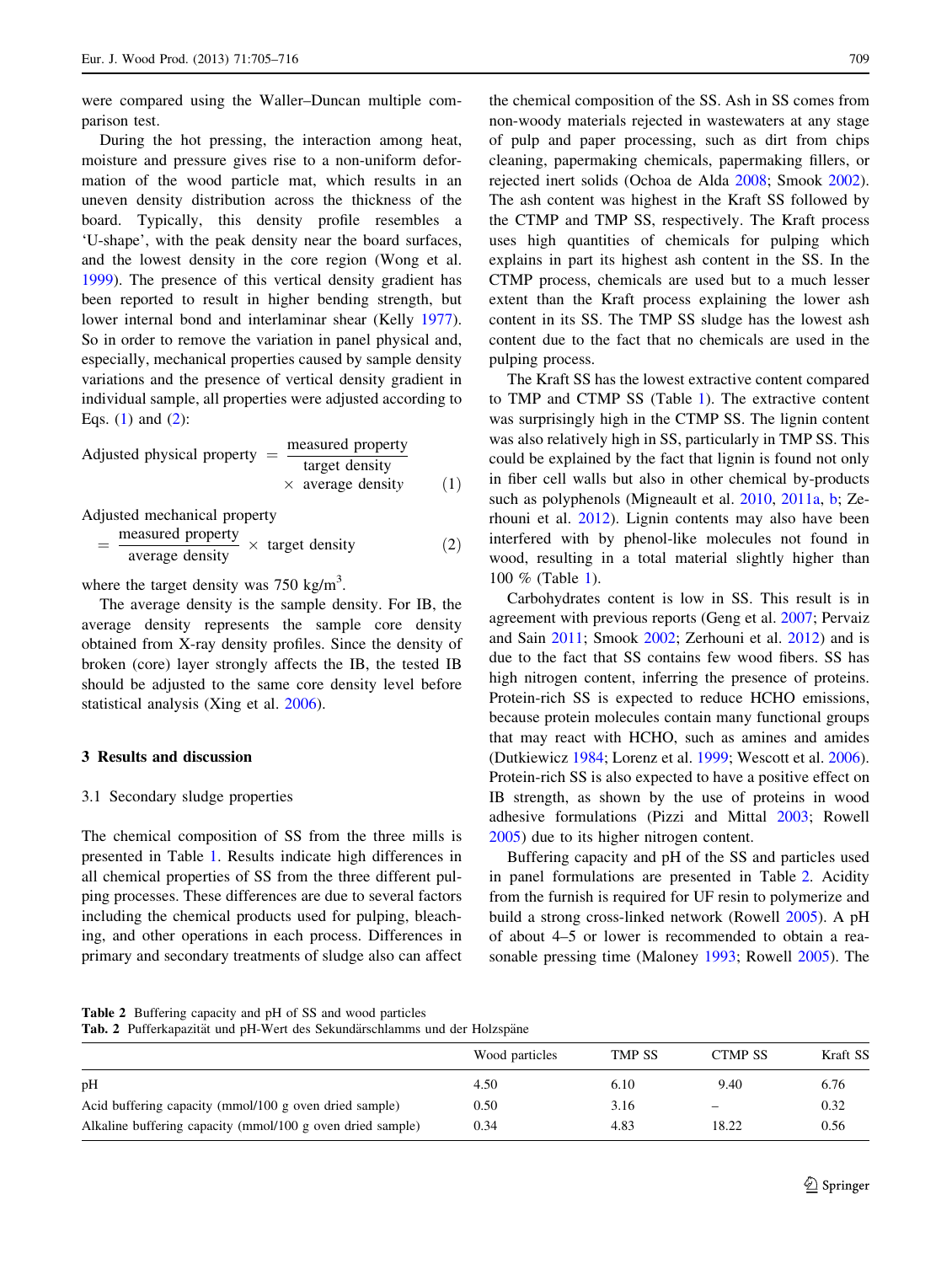| und des Sekundärschlammanteils (SSP) auf die untersuchten physikalischen und mechanischen Eigenschaften der Spanplatten |                     |          |           |                       |            |            |  |  |  |
|-------------------------------------------------------------------------------------------------------------------------|---------------------|----------|-----------|-----------------------|------------|------------|--|--|--|
| DF                                                                                                                      | Physical properties |          |           | Mechanical properties |            |            |  |  |  |
|                                                                                                                         | TS (24 h)           | LE       | FE        | IB                    | <b>MOE</b> | <b>MOR</b> |  |  |  |
|                                                                                                                         | $128.6**$           | $0.6$ ns | $4.76*$   | $200.1**$             | $93.7**$   | $95.7**$   |  |  |  |
|                                                                                                                         | $250.4**$           | $52.5**$ | $67.26**$ | $104.1**$             | $79.0**$   | $86.0**$   |  |  |  |
| $\overline{4}$                                                                                                          | $16.5**$            |          |           | $59.2**$              | $4.8**$    | $13.0**$   |  |  |  |
|                                                                                                                         | $302.1**$           | $6.2**$  | $36.45**$ | $72.5**$              | $30.0**$   | $63.2**$   |  |  |  |
| 6                                                                                                                       | $2.7*$              |          |           | $6.6**$               | $10.8**$   | $4.7**$    |  |  |  |
| 6                                                                                                                       | $30.3**$            | $6.9**$  | $8.63**$  | $13.0**$              | $9.2**$    | $10.0**$   |  |  |  |
| 12                                                                                                                      | $5.3**$             |          |           | $14.8**$              | $2.6**$    | $3.5**$    |  |  |  |
|                                                                                                                         |                     |          |           |                       |            |            |  |  |  |

<span id="page-5-0"></span>Table 3 Analysis of variance of the effect of urea–formaldehyde proportion (UFP), secondary sludge source (SSS) and secondary sludge proportion (SSP) on selected physical and mechanical properties of particleboards

|  | proportion (551) on selected physical and meetinmeal properties of particleocards                                                       |  |  |  |
|--|-----------------------------------------------------------------------------------------------------------------------------------------|--|--|--|
|  | Tab. 3 Ergebnisse der Varianzanalyse bezüglich des Einflusses des Harnstoffformaldehydgehalts (UFP), der Art des Sekundärschlamms (SSS) |  |  |  |
|  | that the Calmedy and have been completed the correction of the fields of the dealership of the control of the Carolina of               |  |  |  |

ns Non-significant at the 95 % probability level

\*\* Significant at the 99 % probability level

\* Significant at the 95 % probability level

pH of particles used in this study (4.5) falls within this acceptable range while that of the SS from the pulping processes was well above this range (6.10–9.40). Of the SS sources, TMP SS is the best candidate in terms of pH for panel manufacturing, CTMP SS is the worst. A resin catalyst (such as ammonium chloride) can decrease the furnish pH, but a low alkaline buffering capacity is preferable. In terms of buffering capacity, Kraft SS is the best candidate for panel manufacturing and CTMP SS the worst.

# 3.2 Variation of the panel physical and mechanical properties

The results of the analysis of variance on the effects of UFP, SSS, and SSP on the physical and mechanical properties are summarized in Table 3. It is worthy to note that SS source and proportion have highly significant effects  $(P<0.001)$  on all physical and mechanical properties. The effect of UFP is highly significant ( $P < 0.001$ ) on thickness swelling and all mechanical properties (Table 3), and is significant on formaldehyde emission  $(P = 0.0143)$ . However, its effect on linear expansion was not significant.

## 3.2.1 Thickness swell (TS)

The variation of thickness swelling with SS source, UF proportion and SS proportion along with Waller-Duncan multiple comparisons is shown in Table [4](#page-6-0). According to ANSI A208.1 standard [\(2009\)](#page-10-0), maximum thickness swelling values for home decking and load bearing particleboards are 8 and 14 %, respectively. All panels had higher thickness swelling values than those allowed by the standards. As expected, increasing UFP from 5 to 7 % tends to decrease the TS after 24 h water immersion. This result is expected and in good agreement with previous findings (Beech [1975;](#page-10-0) Halligan [1970;](#page-10-0) Lehmann [1974,](#page-10-0) [1978](#page-10-0)). However, the TS of panels made with 9 % UF do not follow a particular trend, in some cases it was comparable to that of panels made from 7 % UF and in other cases it is higher or even lower depending on the SS origin. These trends of variation explain the significant interaction UFP  $\times$  SSS (Table 3).

The source of SS also showed significant effect on the TS after 24 h water immersion. In general, using TMP SS as co-adhesive showed lower TS values than CTMP and Kraft SS. Chemical composition of the SS could be a plausible explanation. The TMP SS showed higher lignin content than CTMP and Kraft SS (Table [1](#page-2-0)). Lignin is known to be hydrophobic and its beneficial effect on the dimensional stability of panels is shown by previous researchers (Westin et al. [2001\)](#page-11-0). The panels made with CTMP SS swelled more than those made with TMP and Kraft SS. This result could also be explained by the chemical composition of the CTMP SS which showed the lowest lignin content (23.2 %) and the highest extractives content (43.1 %). Extractives are undesirable for panel manufacturing. Because they may evaporate during hotpressing and create delamination and decrease resin crosslinking (Maloney [1993](#page-10-0)). Also this could be due to the high pH and alkalinity of the CTMP SS (Table [2\)](#page-4-0) which may hinder UF reticulation, leading to higher TS.

The SS proportion within the UF resin also showed highly significant effect on the TS. Increasing SSP led to an important increase in the thickness swelling in the case of TMP and CTMP SS. However, for Kraft SS, at any UFP, average TS was not significantly different (Table [4](#page-6-0)). This difference in TS response to SSP explains the significant interactions SSS  $\times$  SSP and UFP  $\times$  SSS  $\times$  SSP (Table 3).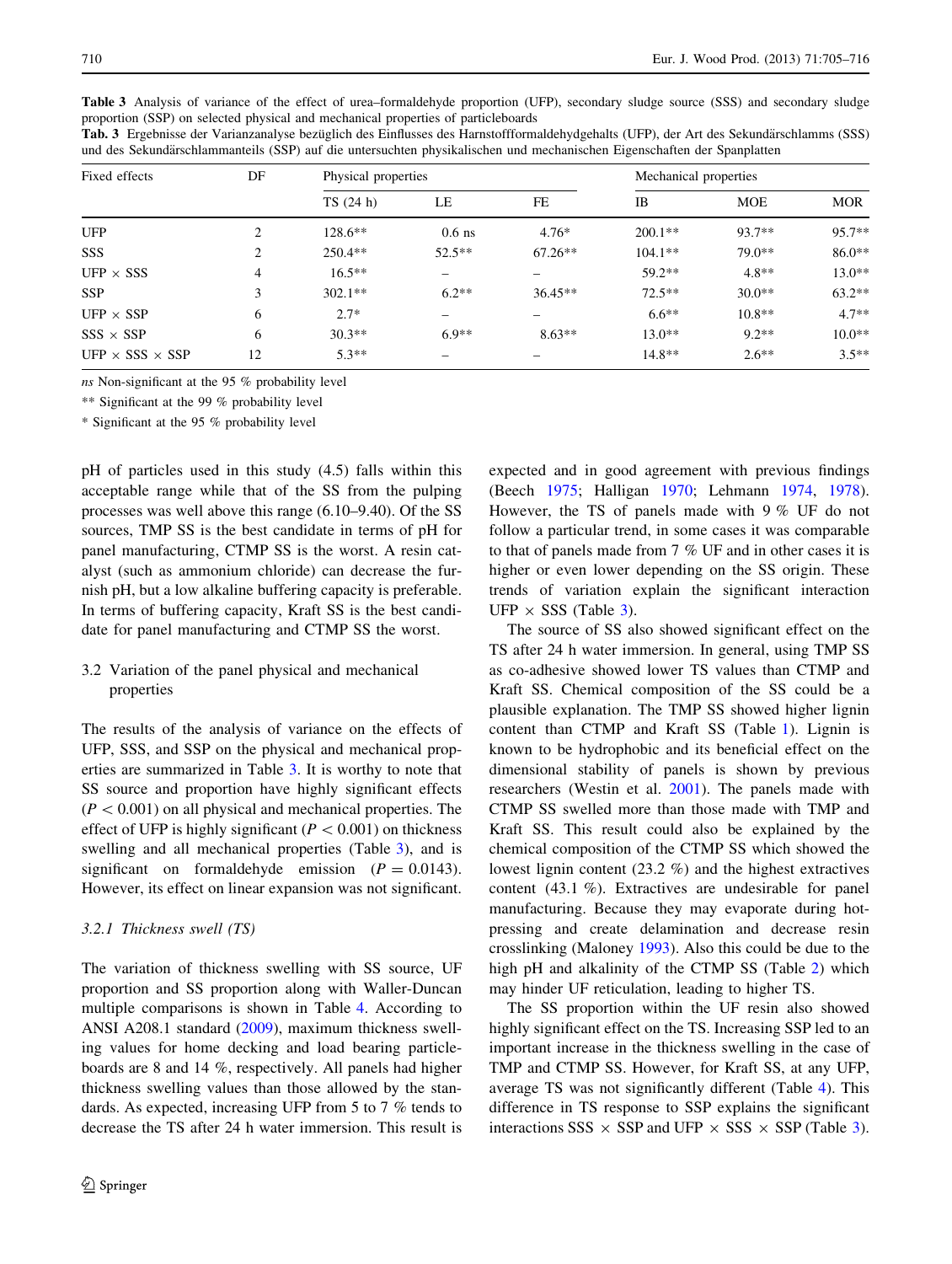<span id="page-6-0"></span>**Table 4** Panel Physical properties (standard deviation in parentheses) made with SS from three pulping processes (the case where SS/UF  $= 0$ corresponds to the values of the control panels)

Tab. 4 Physikalische Eigenschaften der Platten (Standardabweichung in Klammern), die mit Sekundärschlamm aus den drei Aufschlussverfahren hergestellt wurden (SS/UF = 0 entspricht den Werten der Kontrollplatten)

| Pulping process    | UF $(\% )$ | SS/UF $(\%)$     | TS $(24 h)$ $(\%)$ | Waller-Duncan Test                | LE $(\% )$ | Waller-Duncan Test |
|--------------------|------------|------------------|--------------------|-----------------------------------|------------|--------------------|
| $TMP^a$            | 5          | $\boldsymbol{0}$ | 26.31 (0.99)       | $\mathbf f$                       | 0.21(0.02) | $\rm{a}$           |
|                    |            | 75               | 42.10 (1.71)       | $\ensuremath{\text{cd}}$          | 0.18(0.03) | a                  |
|                    |            | 100              | 50.60 (2.40)       | b                                 | 0.18(0.02) | $\rm{a}$           |
|                    |            | 125              | 63.86 (4.27)       | $\rm{a}$                          | 0.22(0.03) | $\rm{a}$           |
|                    | $\sqrt{ }$ | $\boldsymbol{0}$ | 14.10(1.31)        | h                                 | 0.19(0.02) | $\rm{a}$           |
|                    |            | 75               | 20.43 (3.27)       | g                                 | 0.21(0.04) | $\rm{a}$           |
|                    |            | 100              | 42.99 (4.27)       | cd                                | 0.20(0.02) | $\rm{a}$           |
|                    |            | 125              | 36.82 (2.98)       | $\mathbf e$                       | 0.19(0.02) | $\rm{a}$           |
|                    | 9          | $\boldsymbol{0}$ | 16.94 (1.24)       | g                                 | 0.19(0.03) | a                  |
|                    |            | 75               | 40.40(5.13)        | cd                                | 0.19(0.02) | a                  |
|                    |            | 100              | 40.17 (3.90)       | de                                | 0.22(0.04) | $\rm{a}$           |
|                    |            | 125              | 43.80 (5.00)       | $\mathbf c$                       | 0.19(0.02) | $\rm{a}$           |
| <b>CTMP</b>        | 5          | $\boldsymbol{0}$ | 21.63 (0.99)       | $\mathbf f$                       | 0.21(0.02) | de                 |
|                    |            | 75               | 59.69 (4.41)       | ${\bf e}$                         | 0.26(0.03) | abc                |
|                    |            | 100              | 68.24 (3.74)       | cd                                | 0.24(0.03) | bcd                |
|                    |            | 125              | 74.97 (3.88)       | $\rm{a}$                          | 0.25(0.03) | bcd                |
|                    | $\sqrt{ }$ | $\boldsymbol{0}$ | 14.10(1.31)        | g                                 | 0.19(0.02) | $\rm e$            |
|                    |            | 75               | 58.67 (2.73)       | $\mathbf{e}% _{t}\left( t\right)$ | 0.22(0.03) | cde                |
|                    |            | 100              | 69.12 (5.51)       | bc                                | 0.25(0.04) | bcd                |
|                    |            | 125              | 64.43 (4.37)       | $\mathbf d$                       | 0.26(0.03) | abc                |
|                    | 9          | $\boldsymbol{0}$ | 16.94 (1.24)       | g                                 | 0.19(0.13) | ${\bf e}$          |
|                    |            | 75               | 64.34 (6.88)       | d                                 | 0.24(0.06) | cd                 |
|                    |            | 100              | 73.09 (4.70)       | ab                                | 0.28(0.04) | ab                 |
|                    |            | 125              | 72.37 (5.98)       | abc                               | 0.29(0.04) | $\rm{a}$           |
| Kraft <sup>a</sup> | 5          | $\boldsymbol{0}$ | 26.31 (0.99)       | d                                 | 0.21(0.02) | ab                 |
|                    |            | 75               | 60.61(5.36)        | $\rm{a}$                          | 0.20(0.02) | ab                 |
|                    |            | 100              | 59.31 (2.52)       | $\rm{a}$                          | 0.18(0.03) | b                  |
|                    |            | 125              | 57.20 (5.97)       | $\rm{a}$                          | 0.18(0.02) | ab                 |
|                    | $\sqrt{ }$ | $\boldsymbol{0}$ | 14.10(1.31)        | $\mathbf e$                       | 0.19(0.02) | ab                 |
|                    |            | 75               | 32.84 (5.73)       | $\mathbf c$                       | 0.18(0.02) | ab                 |
|                    |            | 100              | 38.33 (3.89)       | b                                 | 0.19(0.02) | ab                 |
|                    |            | 125              | 37.46 (3.85)       | b                                 | 0.21(0.02) | $\mathbf{a}$       |
|                    | 9          | $\boldsymbol{0}$ | 16.94(1.24)        | ${\bf e}$                         | 0.19(0.03) | ab                 |
|                    |            | 75               | 26.52(5.11)        | d                                 | 0.20(0.01) | ab                 |
|                    |            | 100              | 29.84 (5.46)       | cd                                | 0.19(0.02) | ab                 |
|                    |            | 125              | 29.92 (3.71)       | cd                                | 0.18(0.01) | ab                 |

Means with the same letter are not significantly different from each other at the 5 % probability level compared to the same pulping process According to ANSI A 208.1-2009, for M-2 particleboard grade for interior specifies LE <0.40 %, with no special requirement for TS <sup>a</sup> Data for TMP and Kraft are from Xing et al. [2012](#page-11-0)

Using SS from the three pulping processes as co-adhesive led to a very important increase in the panel TS compared to control panels (Table 4). This result is in good agreement with recent reports (Migneault et al. [2010,](#page-11-0) [2011b\)](#page-11-0). The increase in thickness swell when using SS is expected since most of protein based adhesives also suffer from poor dimensional stability (Pizzi [1989;](#page-11-0) Rowell [2005](#page-11-0)).

Considering the fact that thickness swell is among the most important properties in particleboard use for indoor applications, the use of SS as co-adhesive in its actual form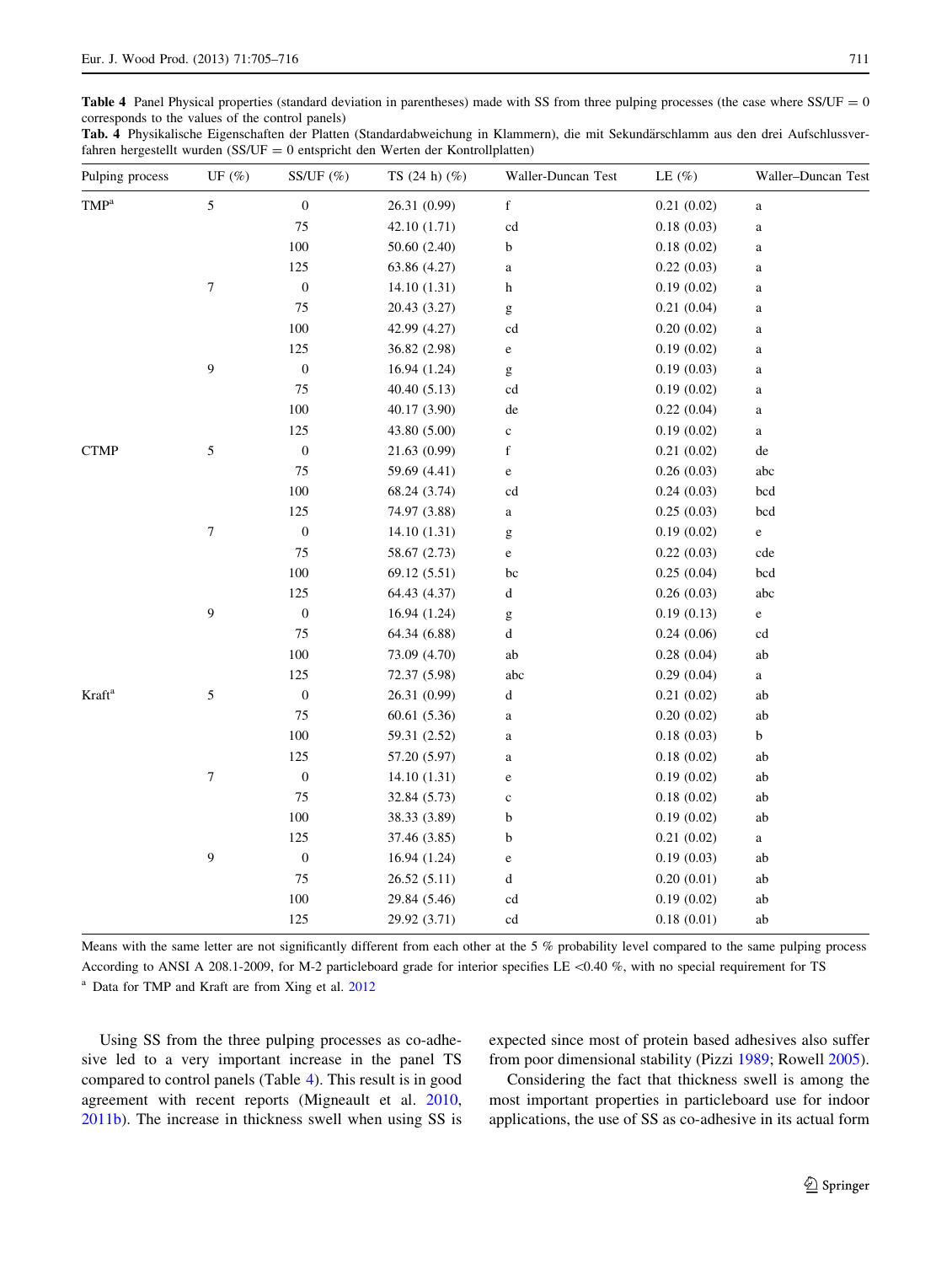is not a viable option. Chemical modification or the addition of important hydrophobic components such as wax in the chemical mix is necessary. Further investigations are needed.

## 3.2.2 Linear expansion (LE)

The LE values are presented in Table [4](#page-6-0). The average LE values ranged from 0.18 to 0.29 which is well below 0.40, the maximum value required by the M-2 particleboard grade for interior use specified by the ANSI A 208.1-2009.

The effect of UFP on LE was not significant while the effects of the SS source and proportion were highly significant (Table [3](#page-5-0)). The highest LE values were obtained for the panels where CTMP SS is used as co-adhesive (Table [4](#page-6-0)). Panels made with TMP and Kraft SS as coadhesive led to similar LE values. The higher LE values with CTMP SS could be explained by the highest extractives content, especially soluble extractives content. When the RH increased from 50 to 80 %, the samples from CTMP SS panels absorbed much more water than those from TMP SS and Kraft SS panels, respectively. Panels made with TMP and Kraft SS as co-adhesive were not statistically different than control panels. These results suggest that LE is not negatively affected by the use of SS as co-adhesive from any of the three pulping process.

#### 3.2.3 Internal bond strength (IB)

The IB results are shown in Table [5](#page-8-0). As expected, UFP showed highly significant effect on IB (Table [3\)](#page-5-0). Increasing UFP generally improves the IB (Table [5](#page-8-0)). The Waller-Duncan multiple comparisons showed that the difference between the three levels of UFP was highly significant (Table [5](#page-8-0)). Using SS as co-adhesive from CTMP process led to a significant decrease of the IB compared to control panels, but using SS as co-adhesive from TMP and Kraft processes led to a significant increase of the IB in some cases (Table [3\)](#page-5-0). The interaction UFP  $\times$  SSS was also highly significant due to the fact that at a constant UFP, the effect of SS on IB varied depending on its source.

Panels made with CTMP SS led to the lowest IB values compared to those made with TMP and Kraft SS. This could be due to the high pH and alkalinity of the CTMP SS (Table [2](#page-4-0)) which may hinder UF reticulation. Higher SS proportion generally led to a decrease in IB (Table [5](#page-8-0)). However, no particular pattern of variation of IB with SS proportion among the three SS types explaining thus the significant interaction  $SSS \times SSP$ . The triple interaction UFP  $\times$  SSS  $\times$  SSP on IB was also highly significant. This effect could be explained by the experimental errors and the high level of variation of the IB response observed in this study (Table [4](#page-6-0)).

The IB of panels made with TMP SS as co-adhesive met the requirements of M-2 particleboard grade for interior use (0.40 MPa) according to ANSI A 208.1-2009 (Table [5\)](#page-8-0). However, at 5 % UF, IB values for panels with TMP SS as co-adhesive were significantly lower than those of control panels. This result is in good agreement with previous reports (Geng et al. [2007](#page-10-0); Migneault et al. [2010](#page-11-0); Taramian et al. [2007](#page-11-0)). At 7 % UF combined with 75 % SS, the IB was improved greatly over that of control panels. When SS proportion increased to 100 and 125 %, the IB fell significantly compared to that of control panels. For panels with 9 % UF and 75 and 100 % SS, IB was significantly below that of control panels, but with 125 % SS, IB was equal to that of control panels. IB did not decrease linearly with added SS; instead, it showed a 'U-shaped' profile. This result departs from previous reports (Geng and Zhang [2007;](#page-10-0) Migneault et al. [2010;](#page-11-0) Taramian et al. [2007](#page-11-0)), they didn't find the increase trend of IB after the decrease. Although the mechanism is not fully understood, this discrepancy could be attributed to an optimal stoichiometric UF–SS ratio giving best properties due to a chemical crosslinking between UF and SS.

Most IB values of the panels made with Kraft SS as coadhesive (Table [5](#page-8-0)) met the requirements of M-2 particleboard grade for interior use, except for 5 % UF with 75 and 100 % SS content. With 5 % UF content, the addition of 125 % SS had no significant effect on IB compared to control panels. With 7 % UF and 75 % SS, IB improved significantly compared to that of control panels, but IB decreased with increasing SS proportion. The same result was found with 9 % UF. Owing to the highest ash content of Kraft SS (48.1 %, Table [1\)](#page-2-0), the negative effect of SS on IB increased rapidly. This result is in good agreement with recent reports (Migneault et al. [2010,](#page-11-0) [2011a\)](#page-11-0).

For the panels made with CTMP SS as co-adhesive (Table [5\)](#page-8-0), only one-third of the panels met the requirements of M-2 particleboard grade for interior use in terms of IB (0 0.40 MPa). For the three UF proportions, the use of SS as co-adhesive significantly decreased the IB. This decrease is linear. This phenomenon was attributed to the highest content of extractives of CTMP SS (56.7 %) and higher ash content (31.2 %). Extractives are undesirable for panel manufacturing, since they may evaporate and degrade during hot-pressing, create delamination and decrease resin crosslinking (Maloney [1993](#page-10-0)).

#### 3.2.4 Bending modulus of elasticity (MOE)

For all panels and formulations, increasing the UFP generally improved the MOE (Table [5\)](#page-8-0). The use of SS from the three pulping processes as co-adhesive has a significant effect on the MOE but this effect is not always negative (Table [5\)](#page-8-0). Depending on the SS source and the UFP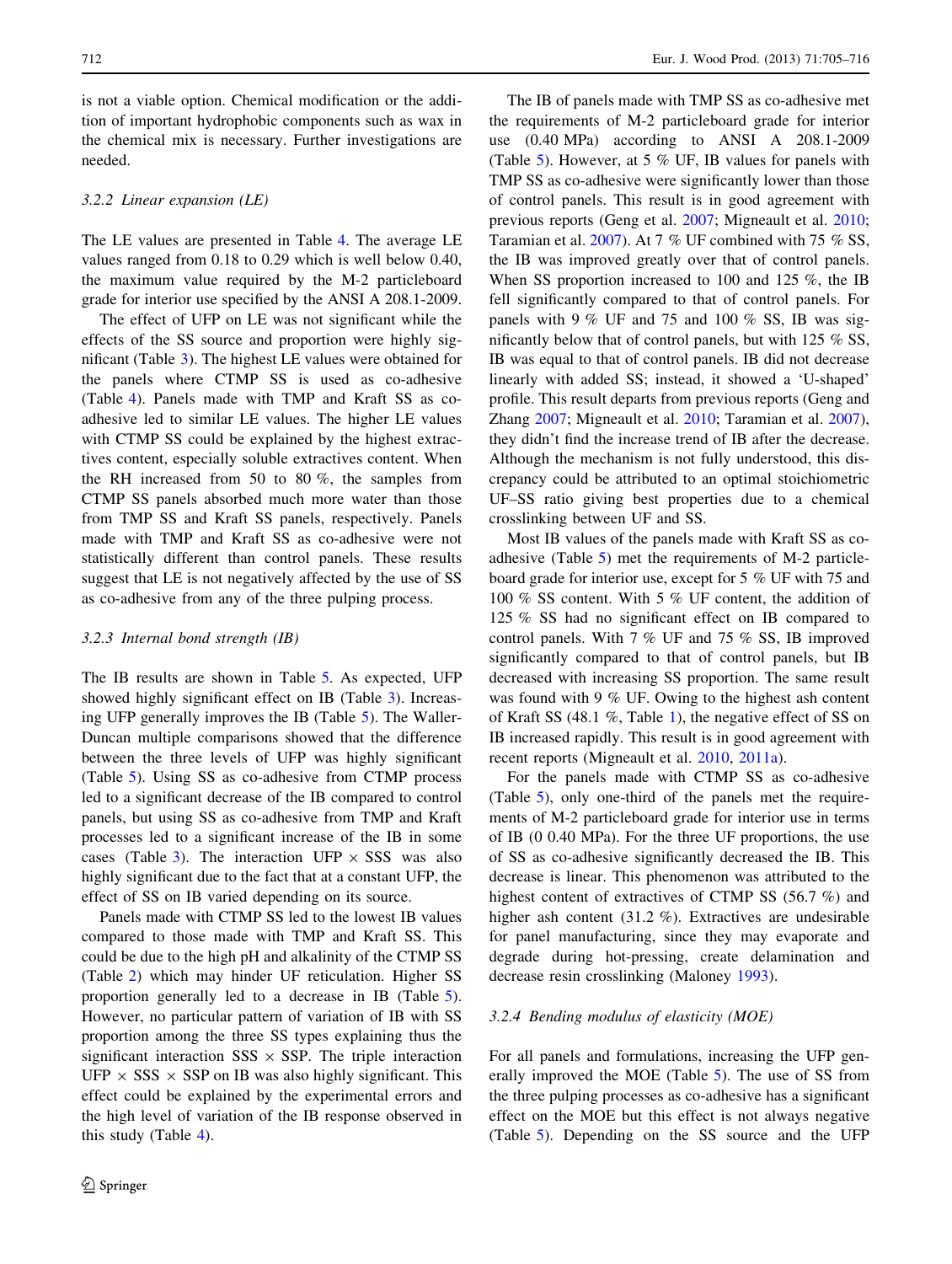<span id="page-8-0"></span>Table 5 Panel mechanical properties (standard deviation in parentheses) made with SS from three pulping processes (the case where SS/UF = 0 corresponds to the values of the controls panels)

Tab. 5 Mechanische Eigenschaften der Platten (Standardabweichung in Klammern), die mit Sekundärschlamm aus den drei Aufschlussverfahren hergestellt wurden (SS/UF = 0 entspricht den Werten der Kontrollplatten)

| Pulping process    | UF $(\%)$        | SS/UF<br>$(\%)$  | IB (kPa)  | Waller-Duncan<br>Test | MOE<br>(GPa) | Waller-Duncan<br>Test                 | <b>MOR</b><br>(MPa) | Waller-Duncan<br>Test                                 |
|--------------------|------------------|------------------|-----------|-----------------------|--------------|---------------------------------------|---------------------|-------------------------------------------------------|
| TMP <sup>a</sup>   | 5                | $\boldsymbol{0}$ | 499 (45)  | $\mathbf f$           | 3.02(0.17)   | ef                                    | 12.98 (1.43)        | ghi                                                   |
|                    |                  | 75               | 457 (44)  | gh                    | 2.95(0.15)   | f                                     | 11.98 (2.02)        | $\mathbf{i}$                                          |
|                    |                  | 100              | 429 (37)  | h                     | 2.99(0.31)   | ef                                    | 11.99(1.97)         | $\mathbf{i}$                                          |
|                    |                  | 125              | 442 (37)  | h                     | 3.03(0.18)   | ef                                    | 12.09(1.80)         | hi                                                    |
|                    | $\tau$           | $\boldsymbol{0}$ | 688 (153) | bc                    | 3.12(0.27)   | de                                    | 17.01 (2.44)        | ab                                                    |
|                    |                  | 75               | 771 (79)  | $\rm{a}$              | 3.64(0.29)   | $\mathbf{a}$                          | 17.50 (2.42)        | $\mathbf{a}$                                          |
|                    |                  | 100              | 486 (48)  | fg                    | 3.13 (0.20)  | de                                    | 14.17 (1.02)        | efg                                                   |
|                    |                  | 125              | 576 (59)  | e                     | 3.20(0.19)   | d                                     | 13.51 (2.47)        | fgh                                                   |
|                    | $\boldsymbol{9}$ | $\boldsymbol{0}$ | 715 (62)  | b                     | 3.53(0.20)   | a                                     | 16.22(1.60)         | abc                                                   |
|                    |                  | 75               | 678 (45)  | $\mathbf c$           | 3.53(0.12)   | ab                                    | 15.76 (1.92)        | bcd                                                   |
|                    |                  | $100\,$          | 636 (45)  | d                     | 3.37(0.19)   | bc                                    | 15.24(1.60)         | cde                                                   |
|                    |                  | 125              | 692 (36)  | bc                    | 3.26 (0.20)  | cd                                    | 14.55 (2.20)        | $\operatorname{def}$                                  |
| <b>CTMP</b>        | 5                | $\boldsymbol{0}$ | 499 (45)  | b                     | 3.02(0.17)   | bc                                    | 12.98(1.43)         | $\mathbf b$                                           |
|                    |                  | 75               | 481 (43)  | bc                    | 2.77(0.19)   | de                                    | 12.02 (1.54)        | bc                                                    |
|                    |                  | $100\,$          | 451 (40)  | $\mathbf c$           | 2.62(0.23)   | ${\bf e}$                             | 10.22(1.22)         | de                                                    |
|                    |                  | 125              | 381 (68)  | de                    | 2.66(0.34)   | ${\bf e}$                             | 10.13(2.13)         | de                                                    |
|                    | $\boldsymbol{7}$ | $\boldsymbol{0}$ | 688 (153) | $\mathbf{a}$          | 3.12(0.27)   | b                                     | 17.01 (2.44)        | $\rm{a}$                                              |
|                    |                  | 75               | 476 (58)  | bc                    | 3.00(0.23)   | bc                                    | 12.25(1.74)         | bc                                                    |
|                    |                  | 100              | 398 (61)  | d                     | 2.92 (0.38)  | cd                                    | 11.16(1.90)         | cd                                                    |
|                    |                  | 125              | 375 (80)  | de                    | 2.76(0.23)   | de                                    | 10.20(2.02)         | de                                                    |
|                    | 9                | $\boldsymbol{0}$ | 715 (62)  | $\rm{a}$              | 3.53 (0.20)  | $\mathbf{a}$                          | 16.22(1.60)         | $\mathbf{a}$                                          |
|                    |                  | 75               | 343 (74)  | f                     | 2.93(0.38)   | bcd                                   | 11.08 (1.89)        | cd                                                    |
|                    |                  | 100              | 283 (70)  | g                     | 2.68(0.23)   | $\mathbf e$                           | 9.58 (1.84)         | $\mathbf{e}% _{t}\left( t\right)$                     |
|                    |                  | 125              | 325 (82)  | $\mathbf f$           | 2.74(0.23)   | de                                    | 9.96 (1.96)         | de                                                    |
| Kraft <sup>a</sup> | 5                | $\boldsymbol{0}$ | 499 (45)  | g                     | 3.02(0.17)   | de                                    | 12.98(1.43)         | efg                                                   |
|                    |                  | 75               | 353 (28)  | h                     | 2.88(0.14)   | $\mathbf{e}% _{t}\left( t_{0}\right)$ | 11.73 (1.22)        | $\mathbf{g}% _{0}\left( \mathbf{r},\mathbf{r}\right)$ |
|                    |                  | $100\,$          | 271 (54)  | $\rm i$               | 2.64(0.18)   | f                                     | 10.27(1.01)         | h                                                     |
|                    |                  | 125              | 474 (46)  | g                     | 2.97(0.25)   | de                                    | 12.39(1.56)         | fg                                                    |
|                    | 7                | $\boldsymbol{0}$ | 688 (153) | cd                    | 3.12(0.27)   | cd                                    | 17.01(2.44)         | ab                                                    |
|                    |                  | $75\,$           | 746 (50)  | b                     | 3.39 (0.21)  | ab                                    | 15.92(1.95)         | bc                                                    |
|                    |                  | 100              | 663 (89)  | d                     | 3.31 (0.19)  | b                                     | 15.36(1.41)         | cd                                                    |
|                    |                  | 125              | 572 (59)  | $\mathbf f$           | 3.08(0.26)   | d                                     | 13.60(2.17)         | ef                                                    |
|                    | 9                | $\boldsymbol{0}$ | 715 (62)  | bc                    | 3.53 (0.20)  | $\rm{a}$                              | 16.23(1.60)         | bc                                                    |
|                    |                  | 75               | 838 (100) | $\mathbf{a}$          | 3.51 (0.23)  | $\rm{a}$                              | 17.89 (1.03)        | $\rm{a}$                                              |
|                    |                  | $100\,$          | 651 (76)  | de                    | 3.11(0.21)   | cd                                    | 14.20(1.53)         | de                                                    |
|                    |                  | 125              | 614 (92)  | e                     | 3.27 (0.35)  | bc                                    | 15.16 (3.26)        | cd                                                    |

Means with the same letter are not significantly different from each other at the 5 % probability level compared to the same pulping process According to ANSI A 208.1-2009, for M-2 particleboard grade for interior use IB >400 kPa, MOE >2.0 GPa, MOR >13 MPa <sup>a</sup> Data for TMP and Kraft are from Xing et al. [2012](#page-11-0)

proportion, the MOE either remained constant, increased or decreased. This variability of the response explains the significant interactions obtained (Table [3](#page-5-0)). For example, the use of TMP SS as co-adhesive either improved or maintained constant the MOE compared to that of control panels at any UF proportion. Increasing TMP SS proportion is not usually associated with a MOE improvement. On the other hand, the use of CTMP SS as co-adhesive decreased the MOE at any UF proportion (Table 5). Increasing the SS proportion led to a further decrease in the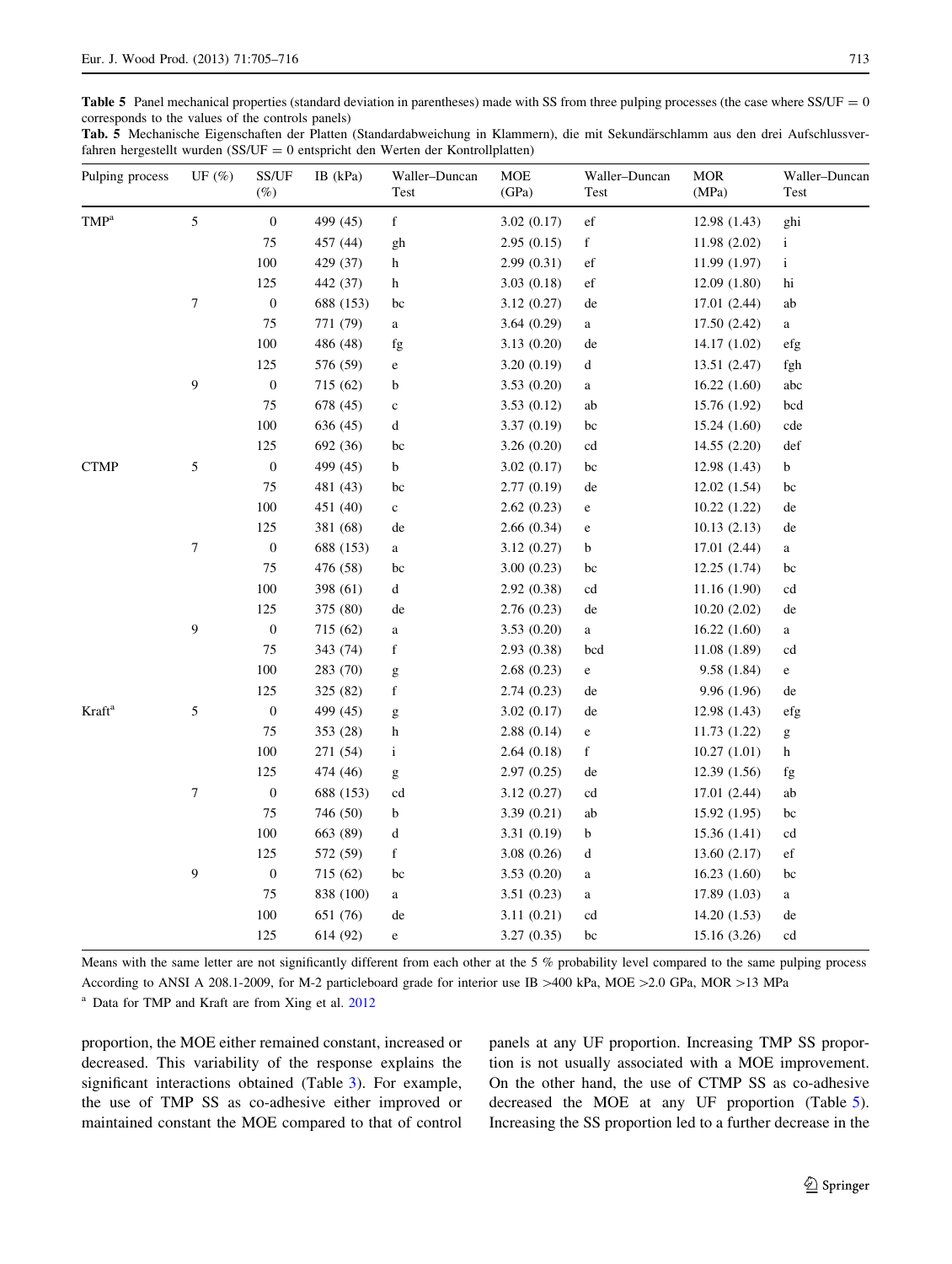MOE. The high inorganic material content of CTMP SS (up to 74.3 %) severely affects the MOE. For particleboards made with Kraft SS, the MOE of particleboards made with 5 % UF did not vary with SS proportion (Table [5](#page-8-0)). At 7 % UF, the MOE increased slightly with increasing SS proportion. However, at 9 % UF, the MOE slightly decreased with higher SS content. The results indicated that the impact of Kraft SS on MOE was not so serious.

Compared to TS and IB, the lesser effect of SS on the MOE could be explained by the fact that bending properties are less affected by adhesive performance (Maloney [1993\)](#page-10-0). In fact, despite the significant differences between the various experimental conditions, all panels met the requirements of M-2 particleboard grade for interior use according to ANSI A 208.1-2009 (2.0 GPa). Compared to MOE of control panels, TMP panels were superior, Kraft panels were either similar or superior and CTMP panels were lower.

#### 3.2.5 Bending modulus of rupture (MOR)

Increasing the UFP generally improved the MOR but the use of SS from the three pulping processes as co-adhesive slightly decreased the MOR (Table [5\)](#page-8-0). However, the magnitude of reduction of MOR due to SS addition was not the same for the different UF proportion and different pulping processes. These differences explain the highly significant effects of the interactions reported in Table [3](#page-5-0).

At 5 % UF, the minimum requirements of M-2 particleboard grade for interior use (13 MPa) were not met for almost all SS proportions from the three pulping processes except for the control panels (Table [5\)](#page-8-0). At higher UF proportions, all particleboards with TMP and Kraft SS as co-adhesive met the standard requirements of M-2 particleboard grade for interior use (ANSI A 208.1-2009). However, none of the CTMP particleboards made with SS as co-adhesive (Table [5](#page-8-0)) met this requirement.

The use of SS as co-adhesive had a negative effect on MOR. In most cases, the MOR of panels made with SS as co-adhesives are lower than that of control panels (Table [5](#page-8-0)). This effect is highly significant (Table [3\)](#page-5-0). For all particleboards, a general decrease tendency of the MOR with increasing SS proportion is observed (Table [5\)](#page-8-0). This decrease could be attributed to weak adhesion between the SS and wood particles, due to the presence of inorganic materials in the sludge, such as kaolin clay and calcium carbonate.

Increasing the SS proportion decreases the MOR to reach a plateau between 100 and 125 %. The difference between MOR of panels made with TMP and Kraft SS was not significant. However, the MOR of CTMP panels was different from that of Kraft and TMP panels  $(<0.0001$ ). CTMP panels showed the lowest MOR values because the SS had high extractives content (43.1 %), high ash content (31.2 %), high pH value (9.40) and high alkaline buffering capacity (18.22 mmol/100 g oven dried sample).

#### 3.2.6 Formaldehyde emission (FE)

The effects of UF resin proportion, SS source and SS proportion from three pulping processes on FE are shown in Table [3](#page-5-0). A significant effect of the UFP is found. However, for control samples, the FE was constant. Increasing the SS proportion in the UF significantly decreased the FE. The most obvious reduction in the FE is found for the CTMP SS and then TMP SS. The FE of particleboards made with CTMP SS decreased by an average of 48.3 % compared to that of control panels. For the particleboards made with TMP SS, the FE showed an average decrease of 25.2 % compared to that of control panels. For those made with Kraft SS, the average decrease in FE was 6.7 % compared to that of control panels. These results indicate that the FE of particleboards made with SS as co-adhesive depends on its source.

Formaldehyde emission (FE) values from panels are shown in Table [6.](#page-10-0) Emissions from the normal UF proportion control panels (0 % SS) is comparable to values reported previously (Migneault et al. [2011a](#page-11-0), [b;](#page-11-0) Yang et al. [2006](#page-11-0)). Except for few experimental conditions (5 % UF and 100 % Kraft SS, 7 % UF and 75 % Kraft SS), the use of SS as co-adhesive led to an important decrease in FE (Table [6\)](#page-10-0).

In good agreement with a recent report (Migneault et al. [2011a,](#page-11-0) [b\)](#page-11-0), these results suggest that beyond its use as coadhesive, SS has proven its potential as formaldehyde scavenger for UF-bonded particleboard. The mechanism of FE reduction is still not fully understood but it could be linked to the higher proteins content in SS. Migneault et al. [\(2011b](#page-11-0)) also suggested that reactive functions in proteins in SS, such as amine and amide, captured free HCHO emitted from panels. Since the nitrogen content of Kraft was the lowest (1.3 %, crude protein =  $6.25 \times$  nitrogen), its ability to trap formaldehyde (HCHO) was the weakest, and this is due to its very high ash content (Table [2](#page-4-0)). Further investigations are needed.

In Table [6](#page-10-0), it must be stressed that FE decreases as SS is added to UF, but the amount of UF does not decrease. In other words the decrease in FE is not due to replacement of UF by SS. Strangely, the FE does not increase with increasing UF content, but decreases markedly with SS content, and that is so, for all three sludges, especially TMP and CTMP. While increasing alkalinity due to added CTMP clearly interferes with mechanical and physical properties, it does not interfere with reduction in FE.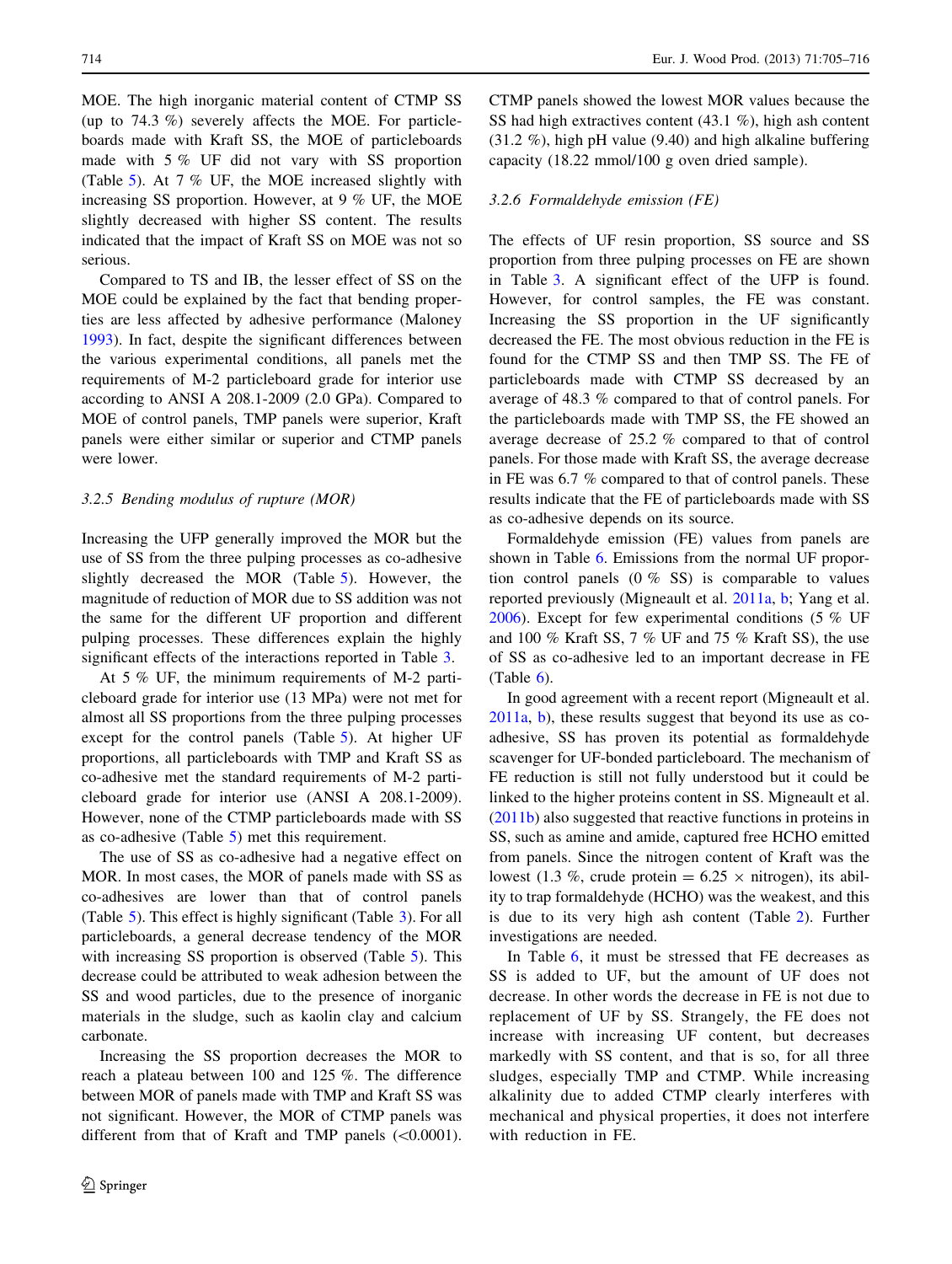<span id="page-10-0"></span>

| <b>Table 6</b> Formaldehyde emission (FE) (µg/ml) from different particleboards (standard deviation in parentheses) |  |  |  |
|---------------------------------------------------------------------------------------------------------------------|--|--|--|
| <b>Tab. 6</b> Formaldehydabgabe (FE) (µg/ml) verschiedener Spanplatten (Standardabweichung in Klammern)             |  |  |  |

| UF $(\%)$ | SS/UF(%)         | Pulping process |                    |             |                    |            |                    |  |  |
|-----------|------------------|-----------------|--------------------|-------------|--------------------|------------|--------------------|--|--|
|           |                  | TMP             |                    | <b>CTMP</b> |                    | Kraft      |                    |  |  |
|           |                  | FE              | Waller-Duncun test | FE          | Waller-Duncun test | FE         | Waller-Duncun test |  |  |
| 5         | $\boldsymbol{0}$ | 0.25(0.00)      | a                  | 0.25(0.00)  | a                  | 0.25(0.00) | abc                |  |  |
|           | 75               | 0.19(0.02)      | cde                | 0.14(0.01)  | bcd                | 0.24(0.02) | abc                |  |  |
|           | 100              | 0.19(0.01)      | bcd                | 0.15(0.00)  | b                  | 0.28(0.02) | a                  |  |  |
|           | 125              | 0.17(0.02)      | de                 | 0.14(0.02)  | bc                 | 0.24(0.01) | bc                 |  |  |
| 7         | $\boldsymbol{0}$ | 0.24(0.03)      | ab                 | 0.24(0.03)  | a                  | 0.24(0.03) | abc                |  |  |
|           | 75               | 0.23(0.06)      | abc                | 0.13(0.00)  | bcd                | 0.25(0.04) | ab                 |  |  |
|           | 100              | 0.18(0.05)      | de                 | 0.12(0.01)  | bcd                | 0.24(0.01) | abc                |  |  |
|           | 125              | 0.18(0.03)      | de                 | 0.11(0.01)  | d                  | 0.22(0.02) | bc                 |  |  |
| 9         | $\boldsymbol{0}$ | 0.25(0.01)      | a                  | 0.25(0.01)  | a                  | 0.25(0.01) | ab                 |  |  |
|           | 75               | 0.19(0.01)      | cde                | 0.14(0.02)  | bcd                | 0.21(0.04) | $\mathbf c$        |  |  |
|           | 100              | 0.17(0.02)      | de                 | 0.12(0.02)  | cd                 | 0.23(0.03) | bc                 |  |  |
|           | 125              | 0.14(0.01)      | e                  | 0.12(0.01)  | cd                 | 0.16(0.02) | d                  |  |  |

## 4 Conclusion

Results from this study indicate that the use of SS from three different pulping processes as a co-adhesive has several advantages including the possibility of manufacturing particleboards at reduced UF resin content and wood particles content, value-added utilization of pulp and paper sludge and, especially, reduction in FE when the source and the percentage of SS were correctly chosen. The reduction in FE with the recycling of SS as co-adhesive is the most significant environmental benefit. Further investigations are needed to improve the thickness swelling of particleboards with SS as co-adhesive and to better understand the reaction between wood and UF with SS.

Acknowledgments The authors acknowledge the financial support of the Natural Sciences and Engineering Research Council of Canada (NSERC) and FPInnovations. The authors are also grateful to White Birch Paper, Stadacona Division in Quebec City (Quebec Canada), the SFK Pulp mill in Saint-Félicien (Quebec, Canada) and Tembec Inc. (Matane, Canada) for supplying materials and sampling assistance.

#### References

- ANSI (2009) A 208.1–2009, particleboard. American National Standards Institute. Composite Panel Association, Leesburg, p 19
- ASTM D 1037 (2006) Standard test methods for evaluating properties of wood-base fiber and particle panel materials. American Society for Testing and Materials, West Conshohocken, p 30
- ASTM D 5582-00 (2000) Standard test method for determining formaldehyde levels from wood products using a desiccator. ASTM, West Conshohocken, p 7

Beech J (1975) The thickness swelling of particleboard. Holzforschung 29(1):11–18

- Bitton G (2005) Wastewater microbiology, 3rd edn. John Wiley & Sons, Hoboken
- Davis E, Shaler SM, Goodell B (2003) The incorporation of paper deinking sludge into fiberboard. Forest Prod J 53:46–54
- Dutkiewicz J (1984) Preparation of cured urea-formaldehyde resins of low formaldehyde emission. J Appl Polym Sci 29:45–55
- Geng XL, Zhang SY (2007) Characteristics of paper mill sludge and its utilization for the manufacture of medium density fiberboard. Wood Fiber Sci 39:345–351
- Geng X, Deng J, Zhang SY (2006) Effects of hot-pressing parameters and wax content on the properties of fiberboard made from paper mill sludge. Wood Fiber Sci 38:736–741
- Geng X, Deng J, Zhang SY (2007) Paper mill sludge as a component of wood adhesive formulation. Holzforschung 61:688–692
- Halligan A (1970) A review of thickness swelling in particleboard. Wood Sci Technol 4:301–312
- Johns WE, Niazi KA (1980) Effect of pH and buffering capacity of wood on the gelation time of urea-formaldehyde resin. Wood Fiber 12:255–263
- Kelly MW (1977) Critical literature review of relationships between processing parameters and physical properties of particleboard. USDA Forest Service, Madison 1977
- Lehmann W (1974) Properties of structural flakeboards. Forest Prod J 24(1):19–26
- Lehmann W (1978) Cyclic moisture conditions and their effect on strength and stability of structural flakeboards. Forest Prod J 28(6):23–31
- Lorenz LF, Conner AH, Christiansen AW (1999) The effect of soy protein additions on the reactivity and formaldehyde emissions of urea-formaldehyde adhesive resin. Forest Prod J 49(3):73–78
- Mahmood T, Elliott A (2006) A review of secondary sludge reduction technologies for the pulp and paper industry. Water Res 40: 2093–2112
- Maloney TM (1993) Modern particleboard and dry-process fiberboard manufacturing. Miller-Freeman, San Francisco
- MDDEP (2009) Bilan annuel de conformité environnementalesecteur pâte et papiers—2009. Ministère du dévelopement durable, de l'environnement et des parcs du Québec, Canada